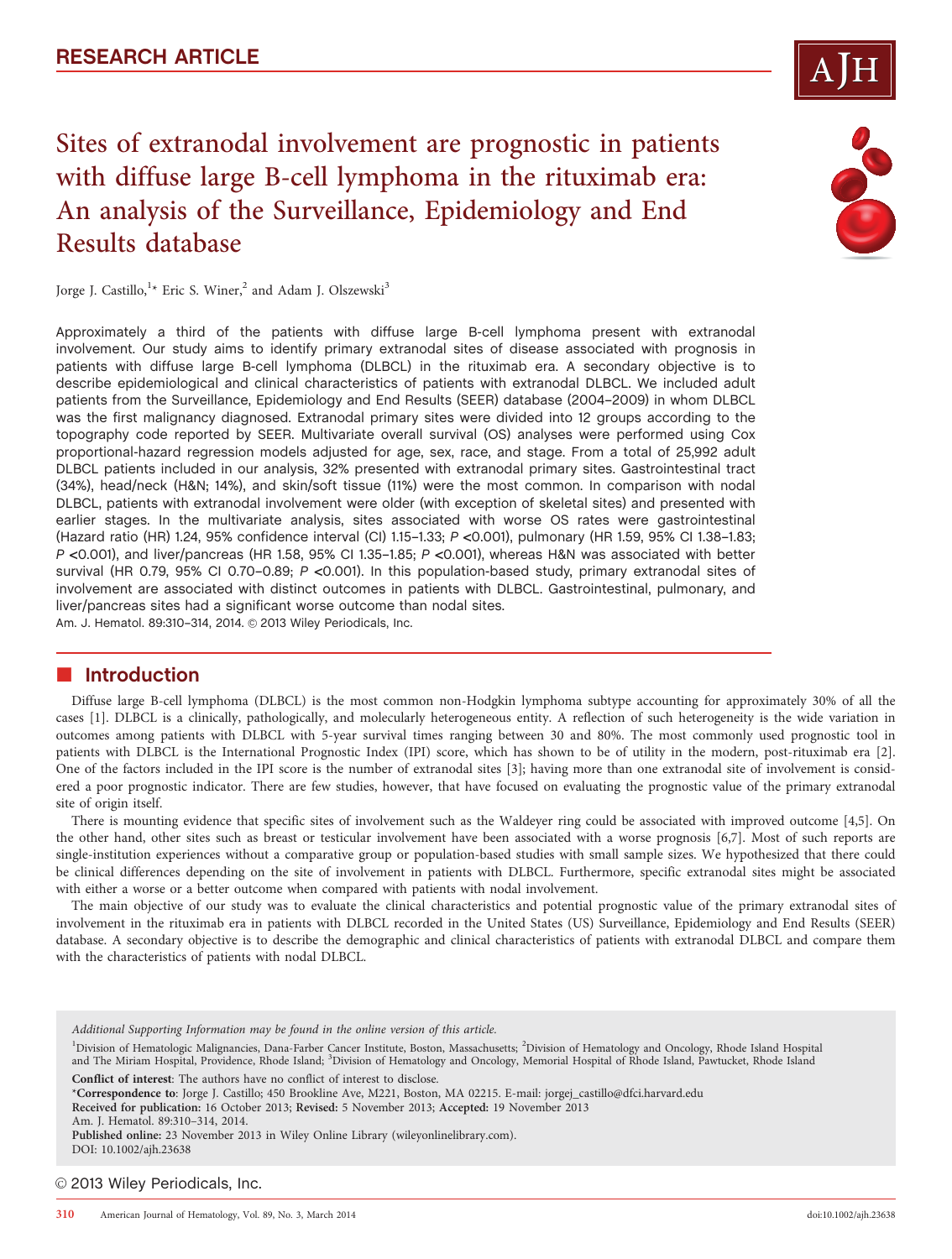# **E** Patients and Methods

### Data source and cohort selection

Our study was based on data from the SEER program database [8]. SEER collects cancer incidence, treatment, and survival information from 18 geographic areas in the United States, representing 28% of the entire population. We used direct case listings extracted by SEER\*Stat software [9]. Our query included patients with a diagnosis of lymphoma with the International Classification of Diseases for Oncology, 3rd edition, ICD-O-3 histology code 9680 (diffuse large B-cell lymphoma, not otherwise specified) until December 31, 2009—the latest follow-up recorded in the SEER submission used for this study ( $n = 85,613$ ). We excluded patients if they were diagnosed before 2004 ( $n = 46,457$ ). The choice of this cutoff was motivated by our intent to study outcomes in patients treated with rituximab-containing regimens. Rituximab was approved by the US Food and Drug Administration for treatment of DLBCL in 2006; however, studies of practice patterns indicate that already in 2002, 79% of Medicare beneficiaries with DLBCL were receiving rituximab with anthracycline-based regimens for initial therapy [10]. We also excluded patients in whom DLBCL was a nonprimary malignancy ( $n = 9,488$ ), if age at diagnosis was  $<$  20 years ( $n = 733$ ), if the diagnosis was made by autopsy or death certificate only  $(n = 144)$ , and if the primary site of the lymphoma was central nervous system (CNS;  $n = 2,431$ ), mediastinum ( $n = 255$ ) or unknown ( $n = 105$ ). Primary CNS and primary mediastinal large B-cell lymphomas were excluded as the characteristics and outcomes of those cases are distinct. Primary CNS lymphoma has no defined staging system and is not typically treated with chemoimmunotherapy. Primary mediastinal large B-cell lymphoma is now recognized as a separate entity in the WHO classification and is recorded using a different ICD-O-3 histology code (9679). Our final study cohort included 25,992 individuals.

#### Definition of variables

The database contains variables indicating age at diagnosis, year of diagnosis, sex, race/ethnicity, clinical stage, primary site of involvement, outcome, survival

TABLE I. Primary Sites of Involvement of 25,992 Patients with a Diagnosis of Diffuse Large B-Cell Lymphoma from the SEER Database (2004–2009)

| Primary site           | Number | % Total cases | % Extranodal |
|------------------------|--------|---------------|--------------|
| Lymph nodes            | 17.788 | 68.4          |              |
| Extranodal             | 8,204  | 31.6          | 100.0        |
| Gastrointestinal tract | 2.785  | 10.7          | 34.0         |
| Head and neck          | 1.115  | 4.3           | 13.6         |
| Skin and soft tissue   | 867    | 3.3           | 10.6         |
| Genitourinary tract    | 685    | 2.6           | 8.4          |
| Skeletal tissue        | 548    | 2.1           | 6.7          |
| Respiratory system     | 456    | 1.8           | 5.6          |
| Hematologic system     | 451    | 1.7           | 5.5          |
| Liver/pancreas         | 417    | 1.6           | 5.1          |
| Thyroid gland          | 311    | 1.2           | 3.8          |
| <b>Breast tissue</b>   | 254    | 1.0           | 3.1          |
| Other                  | 315    | 1.3           | 3.9          |

time, and cause of death. Age was divided into eight categories (20–29, 30–39, 40– 49, 50–59, 60–69, 70–79, 80–89, and 90+ years), stage into early (Ann Arbor Stage I/II) and advanced (III/IV), sex into male and female, and race/ethnicity into White, Black, Hispanic, and Other. Primary site was categorized into 12 sites according to the ICD-O-3 topography code reported by SEER: breast, hematologic system (i.e., spleen, blood, and bone marrow), gastrointestinal (GI) tract, genitourinary (GU) tract, head and neck (H&N), liver/pancreas, lymph nodes, pulmonary system, skeletal tissue, skin/soft tissue, thyroid, and other sites (peritoneum, adrenal gland, heart, orbital, and not otherwise specified). Overall survival (OS) was the outcome of interest. OS was calculated as the time in months elapsed between the date of diagnosis and the date of death, date last known to be alive, or date of the study cutoff.

#### Statistical analysis

Descriptive statistics with Chi-square tests were used to study differences between categorical variables. OS estimates were calculated using the Kaplan-Meier method. Multivariate Cox proportional-hazard regression models adjusting for confounding variables (age, sex, race, and stage) were fitted to evaluate the prognostic value of each extranodal site of involvement using the lymph node group as comparator. Given the multiplicity of pairwise comparisons within the database and the size of the database, we used a Bonferroni correction to minimize Type I error (i.e., falsely positive results) A P value <0.004 (i.e.,  $P$  <0.05/12 primary sites) was considered statistically significant. All tests are reported with two-tailed P values and 95% confidence intervals (CI). Calculations and graphs were obtained using Stata, version 12.1 (StataCorp LP, College Station, TX).

## **Results**

### Characteristics of the population

We analyzed 25,992 patients >20 years with a diagnosis of DLBCL included in the SEER database between 2004 and 2009. The median age was 66 years (range: 20–105 years), and 63.5% of the patients were older than 60 years. The male-to-female ratio was 1.15:1. Racial distribution was as follows: White 71.3%, Hispanic 12.9%, Black 7.7%, and Other 8.1% of the population. Advanced clinical stage was seen in 51.6%. A total of 8,204 patients of this cohort had primary extranodal site at diagnosis (31.6%). The most common extranodal sites of involvement were GI tract, H&N, and skin/soft tissue (Table I).

### Characteristics of the population according to the primary site of diagnosis

The complete characteristics of patients with DLBCL according to 12 primary sites are shown in Table II. All comparisons were made against nodal sites. With regard to age, patients >60 years accounted for 62% of the cases with lymph node sites. All extranodal sites were associated with higher proportion of patients >60 years, with

TABLE II. Clinical Characteristics of 25,992 Patients with a Diagnosis of Diffuse Large B-Cell Lymphoma from the SEER Database (2004–2009)

|                        |               |         |            |                          |                |         | Race/ethnicity |              |              |            |           |
|------------------------|---------------|---------|------------|--------------------------|----------------|---------|----------------|--------------|--------------|------------|-----------|
|                        | Age $\geq 60$ |         | Male sex   |                          | Advanced stage |         | White          | <b>Black</b> | Hispanic     | Other      |           |
| Primary site           | N(%           | P       | N(%        | P                        | N(%            | P       | N(%            | N(%          | N(%          | N(%        | P         |
| Lymph nodes            | 11,009 (62)   |         | 9,462(53)  | $\overline{\phantom{a}}$ | 10,222 (61)    | -       | 12,569 (71.2)  | 1,420 (8.0)  | 2,302 (13.0) | 1,362(7.7) |           |
| Gastrointestinal tract | 1,899 (68)    | < 0.001 | 1,644 (59) | < 0.001                  | 857 (33)       | < 0.001 | 1,806 (65.2)   | 210(7.6)     | 460 (16.6)   | 294 (10.6) | $<$ 0.001 |
| Head and neck          | 767 (69)      | < 0.001 | 581 (52)   | 0.48                     | 218(21)        | < 0.001 | 782 (70.6)     | 88 (8.0)     | 125 (11.3)   | 112 (10.1) | 0.02      |
| Skin and soft tissue   | 602 (69)      | < 0.001 | 458 (53)   | 0.83                     | 194 (24)       | < 0.001 | 678 (79.2)     | 49 (5.7)     | 87 (10.2)    | 42 (4.9)   | < 0.001   |
| Genitourinary tract    | 470 (69)      | < 0.001 | 462 (67)   | < 0.001                  | 207 (31)       | < 0.001 | 485 (71.4)     | 49 (7.2)     | 69 (10.2)    | 76 (11.2)  | 0.002     |
| Skeletal tissue        | 285 (52)      | < 0.001 | 290 (53)   | 0.9                      | 181 (34)       | < 0.001 | 420 (77.1)     | 41(7.5)      | 61(11.2)     | 23(4.2)    | 0.006     |
| Respiratory system     | 316 (69)      | 0.001   | 218 (48)   | 0.02                     | 223 (50)       | < 0.001 | 356 (78.1)     | 36(7.9)      | 33(8.3)      | 26(5.7)    | 0.005     |
| Hematologic system     | 299 (66)      | 0.06    | 247 (55)   | 0.51                     | 190 (47)       | < 0.001 | 349 (78.3)     | 27(6.1)      | 42 (9.4)     | 28(6.3)    | 0.01      |
| Liver and pancreas     | 257 (62)      | 0.91    | 262 (63)   | < 0.001                  | 206 (47)       | < 0.001 | 288 (69.2)     | 37 (8.9)     | 60 (14.4)    | 31(7.5)    | 0.75      |
| Thyroid gland          | 210(68)       | 0.04    | 94 (30)    | < 0.001                  | 38 (13)        | < 0.001 | 248 (81.1)     | 4(1.3)       | 32(10.5)     | 22(7.2)    | < 0.001   |
| <b>Breast tissue</b>   | 177 (70)      | 0.01    | 9(4)       | < 0.001                  | 45 (20)        | < 0.001 | 183 (73.2)     | 14(5.6)      | 28 (11.2)    | 25(10.0)   | 0.23      |
| Other                  | 205(65)       | 0.25    | 165 (52)   | 0.78                     | 95 (31)        | < 0.001 | 228 (72.8)     | 15(4.8)      | 32 (10.2)    | 38(12.1)   | 0.003     |

Race was unrecorded in 195 patients (0.8%). P values <0.004 were considered statistically significant.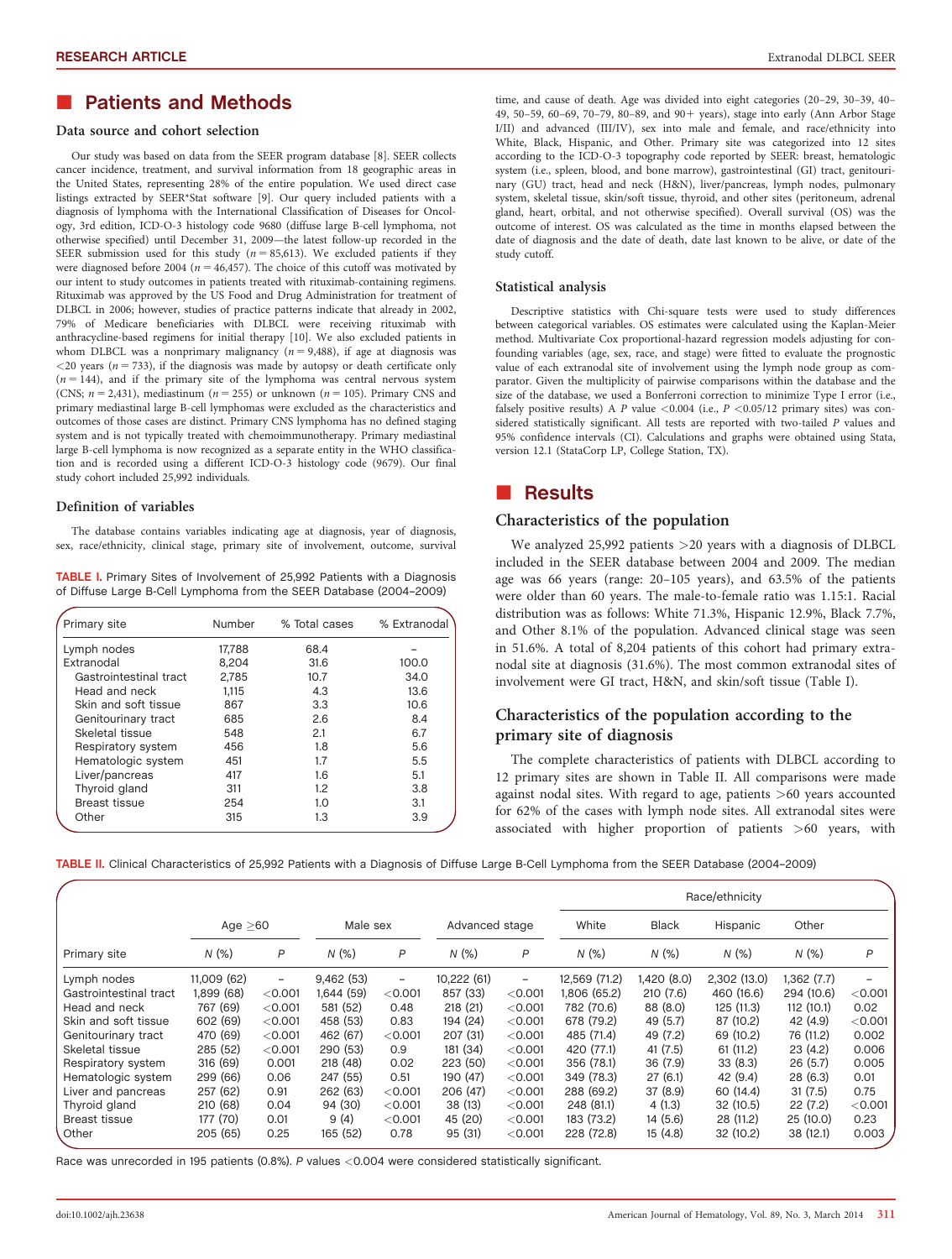TABLE III. Univariate and Multivariate Analysis of Prognostic Factors for Overall Survival in 25,992 Patients with Diffuse Large B-Cell Lymphoma from the SEER Database (2004–2009)

|               | Univariate analysis |           | Multivariate analysis  |           |
|---------------|---------------------|-----------|------------------------|-----------|
| Variable      | HR (95% CI)         | P         | HR (95% CI)            | P         |
| Age           |                     |           |                        |           |
| $20-29$ years | Ref.                |           | Ref.                   |           |
| 30-39 years   | $1.32(1.05 - 1.67)$ | 0.02      | $1.37(1.08-1.74)$      | 0.009     |
| $40-49$ years | 1.77 (1.43–2.19)    | < 0.001   | 1.78 (1.44–2.21)       | < 0.001   |
| 50-59 years   | $1.87(1.52 - 2.30)$ | < 0.001   | 1.94 (1.57-2.39)       | < 0.001   |
| $60-69$ years | 2.37 (1.93-2.90)    | < 0.001   | 2.52 (2.04-3.10)       | < 0.001   |
| $70-79$ years | $3.58(2.93 - 4.38)$ | < 0.001   | $3.95(3.22 - 4.86)$    | < 0.001   |
| 80-89 years   | $6.25(5.11 - 7.64)$ | < 0.001   | 7.11 (5.78-8.75)       | < 0.001   |
| $90+$ years   | $9.99(8.04-12.4)$   | < 0.001   | $12.6(10.1-15.8)$      | < 0.001   |
| Sex           |                     |           |                        |           |
| Female        | Ref.                |           | Ref.                   |           |
| Male          | $0.99(0.95 - 1.04)$ | 0.74      | $1.16$ $(1.11 - 1.21)$ | < 0.001   |
| Race          |                     |           |                        |           |
| White         | Ref.                |           | Ref.                   |           |
| <b>Black</b>  | 1.18 (1.09-1.27)    | < 0.001   | $1.64$ $(1.51 - 1.78)$ | < 0.001   |
| Hispanic      | $1.05(0.99-1.12)$   | 0.11      | 1.30 (1.22-1.39)       | < 0.001   |
| Other         | 1.00 (0.93-1.09)    | 0.93      | $1.08(0.99 - 1.17)$    | 0.09      |
| Stage         |                     |           |                        |           |
| Early         | Ref.                |           | Ref.                   |           |
| Advanced      | 1.89 (1.82-2.00)    | $<$ 0.001 | 1.95 (1.87-2.05)       | $<$ 0.001 |

HR, hazard ratio; CI, confidence interval.

exception of skeletal sites (52%). With regards to sex, 54% of the patients with nodal primary sites were men. Male patients comprised a larger proportion in DLBCL with GU tract (67%), liver/pancreas (63%), and GI tract (59%), whereas a smaller proportion was seen in breast (4%) and thyroid (30%). With regard to stage, all extranodal primary sites were more likely to present with early stage. Comparisons according to race and primary site of involvement are also shown in Table II.

### Survival analysis

The median OS of the entire cohort was 60 months with a 5-year OS of 50%. We used age, sex, race, and stage to construct our multivariate hazard model. Age >60, male sex, Hispanic race, Black race, and advanced stage were associated with a worse prognosis (Table III). We then proceeded to evaluate the prognostic value of the individual extranodal primary sites. In the multivariate analysis, after adjusting for age, sex, race, and stage, H&N sites were associated with a better prognosis and GI tract, liver/pancreas, and respiratory tract sites were associated with a worse prognosis (Fig. 1). When evaluating patients with Stage I/II disease only, gastrointestinal, pulmonary, and liver/pancreas sites retained remained significantly associated with survival, whereas H&N sites did not (Fig. 2). Complete survival analyses are shown in Table IV. A sensitivity analysis was performed in patients younger than 80 years with all stages  $(n = 20,873)$  and in patients younger than 80 with localized disease  $(n = 9,538)$ . Such analyses also showed an adverse prognostic value for GI tract, liver/ pancreas, and respiratory tract (See supplementary Table 5). H&N sites were associated with a better prognosis in all stage but did not retain statistical significance in localized disease (See supplementary Table 5).

## **Discussion**

To the best of our knowledge, this is the first large populationbased study evaluating the prognostic role of extranodal site of involvement on survival in patients with DLBCL in the rituximab era. In this context, the SEER database provides a real-world setting that



Figure 1. Kaplan Meier overall survival estimates for nodal, head & neck, gastrointestinal tract, liver & pancreas, and respiratory tract involvement in patients with diffuse large B-cell lymphoma from the SEER database, 2004–2009 (all stages). [Color figure can be viewed in the online issue, which is available at [wileyonlinelibrary.com.\]](http://wileyonlinelibrary.com)



Figure 2. Kaplan Meier overall survival estimates for nodal, head & neck, gastrointestinal tract, liver & pancreas, and respiratory tract involvement in patients with diffuse large B-cell lymphoma from the SEER database, 2004–2009 (stages I and II). [Color figure can be viewed in the online issue, which is available at [wileyonlinelibrary.com.\]](http://wileyonlinelibrary.com)

permits the study of the association between specific sites of involvement by DLBCL and clinical characteristics and outcomes. Our study demonstrates that specific sites of involvement are associated with either a better or a worse prognosis after adjusting for substantial confounders such as age, sex, race, and stage. Furthermore, specific extranodal sites of involvement by DLBCL are associated with distinct clinical characteristics. We believe our study provides several points worth discussing.

With respect to age, a younger age is seen among patients with primary skeletal involvement, as reported in previous singleinstitution studies [11,12]. However, the mechanisms by which skeletal DLBCL is associated with younger age are currently unclear. In a multivariate model, the survival outcomes in primary bone DLBCL appeared to be similar to nodal cases, indicating that outcomes reported in smaller retrospective studies of primary bone DLBCL should be interpreted in the context of patients' age and proportion of early-stage cases—two previously identified critical prognostic factors [13]. With regard to sex distribution, there was a higher proportion of women among patients with breast and thyroid involvement by DLBCL, which is consistent with previous retrospective studies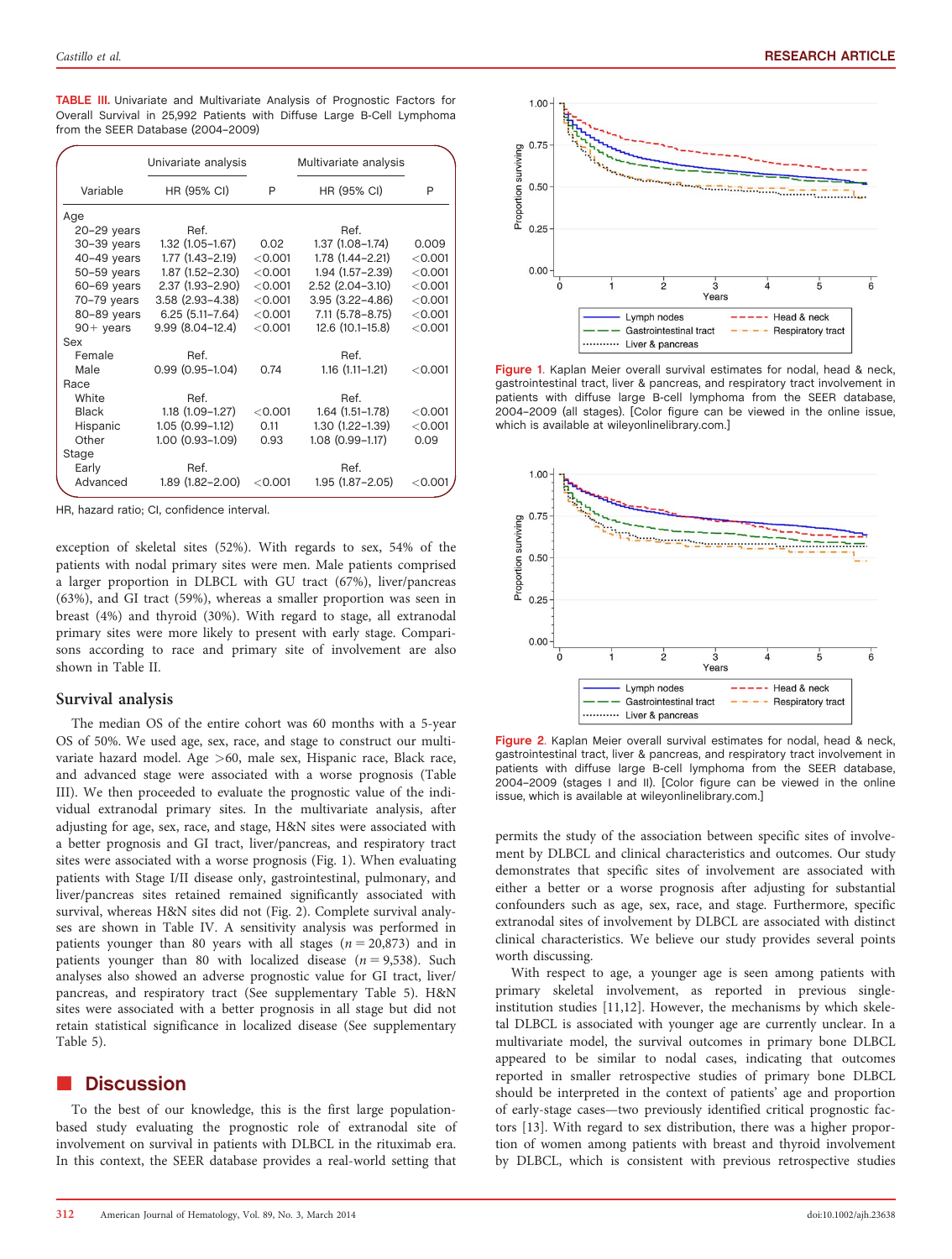TABLE IV. Multivariate Analysis of Overall Survival in Patients with Diffuse Large B-Cell Lymphoma from the SEER Database (2004-2009), According to Primary Site of Diagnosis

| Site of involvement    | All patients ( $n = 25,992$ )<br>Multivariate analysis <sup>a</sup> HR (95% CI) | P       | Stage I/II cases $(n = 11,913)$<br>Multivariate analysis <sup>a</sup> HR (95% CI) | D       |
|------------------------|---------------------------------------------------------------------------------|---------|-----------------------------------------------------------------------------------|---------|
| Lymph nodes            | Ref.                                                                            |         | Ref.                                                                              |         |
| Gastrointestinal tract | $1.24(1.15-1.33)$                                                               | < 0.001 | $1.30(1.18 - 1.43)$                                                               | < 0.001 |
| Head and neck          | $0.79(0.70 - 0.89)$                                                             | < 0.001 | $0.82$ (0.71-0.95)                                                                | 0.007   |
| Skin and soft tissue   | $0.87(0.76 - 0.99)$                                                             | 0.04    | $1.01(0.86 - 1.19)$                                                               | 0.87    |
| Genitourinary tract    | $0.89(0.77 - 1.03)$                                                             | 0.11    | $0.87(0.72 - 1.06)$                                                               | 0.18    |
| Skeletal tissue        | $0.83(0.69 - 0.99)$                                                             | 0.04    | $0.95(0.74 - 1.22)$                                                               | 0.69    |
| Respiratory system     | $1.59(1.38 - 1.83)$                                                             | < 0.001 | $1.81(1.45 - 2.25)$                                                               | < 0.001 |
| Hematologic system     | $0.84(0.70 - 1.01)$                                                             | 0.07    |                                                                                   |         |
| Thyroid gland          | $0.79(0.62 - 1.00)$                                                             | 0.05    | $0.87(0.66 - 1.15)$                                                               | 0.34    |
| Liver/pancreas         | $1.58(1.35-1.85)$                                                               | < 0.001 | 1.89 (1.50-2.38)                                                                  | < 0.001 |
| Breast tissue          | $0.79(0.60 - 1.03)$                                                             | 0.08    | $0.69(0.49 - 0.98)$                                                               | 0.04    |
| Other                  | $1.17(0.96 - 1.42)$                                                             | 0.11    | $1.24(0.96 - 1.60)$                                                               | 0.10    |

P-values <0.004 were considered statistically significant.<br><sup>a</sup> Includes age, sex, race, and stage as covariates; coefficients are no listed for clarity.

HR, Hazard ratio; CI, confidence interval.

[14–16]. The rationale behind a female predominance in breast DLBCL is intuitive and mimics the epidemiology of breast cancer. The increased proportion of women in thyroid DLBCL could be explained by a higher proportion of women with Hashimoto's thyroiditis (HT) and the 60-fold increase in the risk of thyroid lymphoma seen in patients with HT [17]; however, half of the patients with thyroid DLBCL will not have a previous history of HT [18], rendering such association as a partial explanation.

On the basis of our study, all extranodal DLBCL sites had a lower proportion of advanced disease at diagnoses when compared with lymph node disease. Similar findings have been reported from Asia [19]. A potential explanation for this finding is that involvement of extranodal sites could be detected earlier based on the symptoms associated with mass effect from the tumor. For example, obstructive symptoms could be more prominent in patients with GI tract, GU tract, liver/pancreas, whereas a palpable mass could become evident early on in patients with H&N, skin/soft tissue, thyroid or breast involvement. Finally, pain could be an early sign in patients with bone involvement.

Racial differences in patients with DLBCL from the SEER database have been previously evaluated [20]. Our study showed worse outcomes in Black patients when compared with White patients. A partial explanation could be that Black patients with DLBCL are less likely to receive rituximab as part of their treatment, based on a recent report by the National Cancer Institute (NCI) Patterns of Care Studies [21], although other studies have not confirmed this finding [22]. The worse outcome seen in Hispanic patients with DLBCL has not been previously reported, and given the paucity of data, additional outcome research is needed in Hispanic population. Race/ethnicity also seems to play a role in the location of extranodal involvement in patients with DLBCL [23]. We found a higher proportion of White patients in skin/soft tissue, respiratory, hematologic, and thyroid DLBCL, a lower proportion of Black patients in skin/soft tissue, breast, and thyroid DLBCL, and a higher proportion of Hispanics in GI tract and liver/pancreas involvement. Such differences could be secondary to biological characteristics of the population. Further studies should focus on the genomic and molecular features of DLBCL according to the race/ethnicity of the patient.

In the survival analysis, we were able to identify extranodal sites with better and worse prognosis. H&N sites appeared as an independent site with a better prognosis when compared with nodal sites. Current data, however, are inconclusive on the prognosis of these patients; few studies have noted a better prognosis [5,24], whereas others have reported a worse prognosis [25]. Other sites of involvement have been associated with a worse prognosis, such as GI tract, respiratory system, liver, and pancreas. Several studies have reported an improved outcome in patients with gastric DLBCL [26,27], although this is likely associated with a better survival in patients with early stages. However, the prognosis in advanced stages has remained poor. There are studies suggesting that the addition of rituximab to chemotherapy might not have positively impacted such patients [28–30]. Data are rather scant in patients with lung DLBCL; a recent study from Mexico suggested a good prognosis in such patients but there was no comparator group [31]. Data on the prognostic value of hepatic or pancreatic involvement is limited, and in a recent Japanese study, these sites were not associated with a worse prognosis [5]; however, the sample size was substantially smaller than ours and could have been underpowered to show a survival difference. Interestingly, our subset analysis on patients with early-stage disease showed a worse outcome in those patients with GI, respiratory, and liver/pancreas sites. These results suggest a different biology of the disease in patients with these extranodal sites.

Our study carries weaknesses inherent to the nature of its design and the limitations of the SEER database. The SEER database provides a population-based real-life setting for epidemiological work but the information available is also limited, allowing for the introduction of bias. Baseline performance status and lactate dehydrogenase levels, known significant prognostic factors in DLBCL [3], could not be studied. Their differential distribution in nodal or extranodal lymphomas might bias our results, although this is plausibly less of an issue in our subanalysis limited to early-stage cases. Previous studies generally showed no difference in the prevalence of poor performance status between nodal and extranodal DLBCL, whereas the results pertaining to elevated lactate dehydrogenase were conflicting [5,16,19,26]. A significant potential source of bias is the lack of central pathological confirmation, which could have introduced classification bias. A second source of bias is the lack of detailed therapy information. SEER provides data on surgery and radiotherapy. However, the main modality of therapy for DLBCL is chemoimmunotherapy. It is possible that the prognostic observations rendered from our analysis would differ if more detailed information on therapy were available. Additional studies using the linked SEER-Medicare database could prove useful on providing additional insight on the outcomes of patients with extranodal DLCBL, and such study is ongoing. A third potential source of bias would be the lack of information on HIV status, as HIV infection has been associated with an increased risk of DLBCL and extranodal